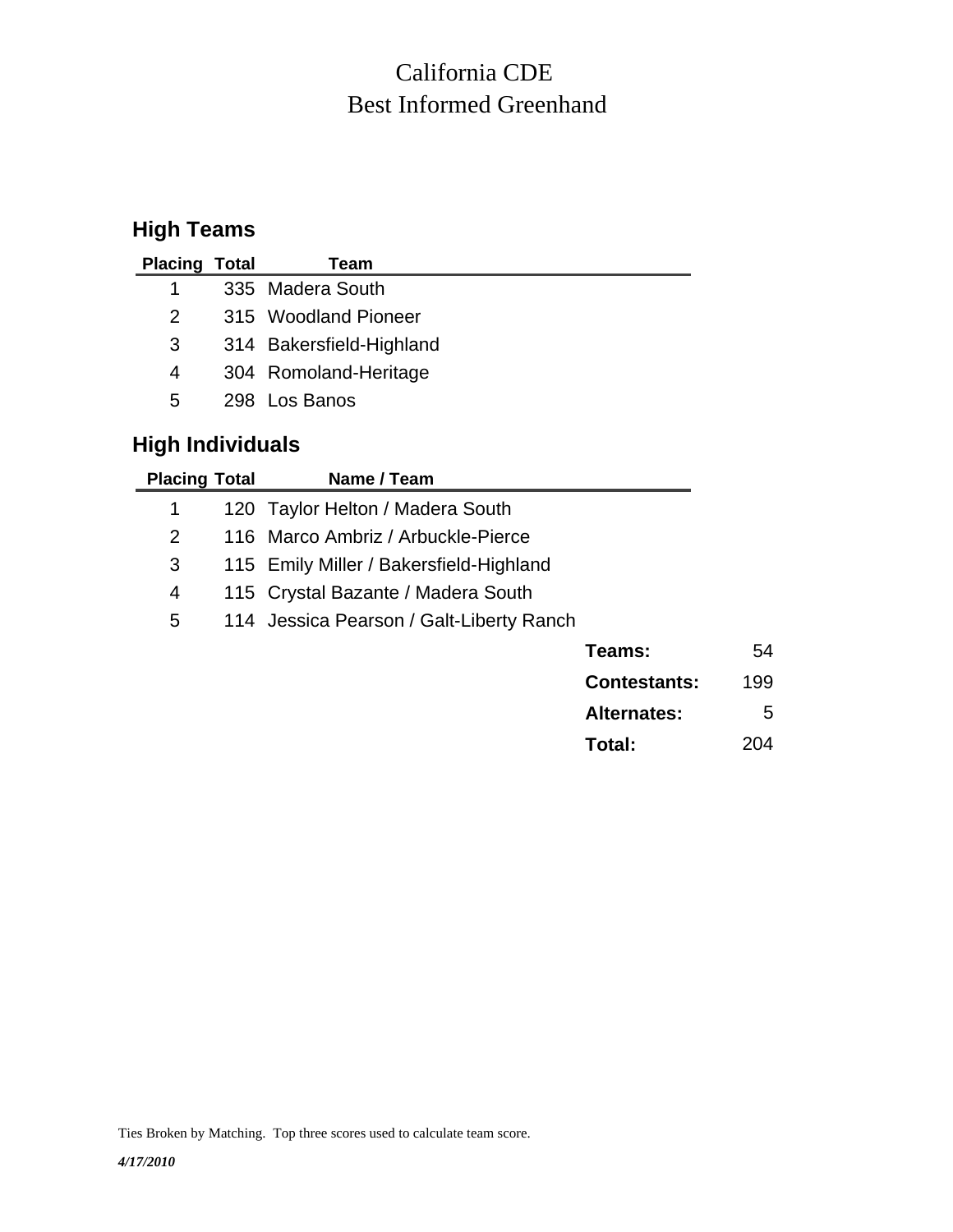| California CDE       |          |                     |            | <b>Best Informed Greenhand</b> |     |             |              |
|----------------------|----------|---------------------|------------|--------------------------------|-----|-------------|--------------|
|                      |          | <b>Team Results</b> |            |                                |     |             |              |
|                      | Matching | Multiple Choice     | True/False | Fill In                        | Tie | Total Place |              |
|                      |          |                     |            |                                |     |             |              |
| Altaville-Bret Harte | 88       | 108                 | 95         | $\pmb{0}$                      | 88  | 291         | 6            |
| Arbuckle-Pierce      | 99       | 82                  | 103        | $\pmb{0}$                      | 99  | 284         | 10           |
| Atwater-Buhach Col   | 73       | 95                  | 101        | 0                              | 73  | 269         | 12           |
| Avenal               | 58       | 71                  | 80         | 0                              | 58  | 209         | 42           |
| Bakersfield-Foothill | 73       | 95                  | 96         | 0                              | 73  | 264         | 15           |
| Bakersfield-Frontier | 64       | 101                 | 99         | 0                              | 64  | 264         | 16           |
| Bakersfield-Highlan  | 95       | 110                 | 109        | 0                              | 95  | 314         | $\mathbf{3}$ |
| Bakersfield-North    | 57       | 69                  | 87         | $\pmb{0}$                      | 57  | 213         | 39           |
| Calaveras            | 72       | 92                  | 96         | 0                              | 72  | 260         | 17           |
| Canoga Park          | 67       | 63                  | 83         | $\pmb{0}$                      | 67  | 213         | 38           |
| Ceres-Central Valle  | 68       | 78                  | 93         | $\pmb{0}$                      | 68  | 239         | 25           |
| Elk Grove            | 78       | 93                  | 100        | 0                              | 78  | 271         | 11           |
| Elk Grove-Pleasant   | 69       | 83                  | 96         | $\pmb{0}$                      | 69  | 248         | 20           |
| Escalon              | 65       | 101                 | 99         | 0                              | 65  | 265         | 14           |
| Escondido            | 50       | 70                  | 91         | 0                              | 50  | 211         | 41           |
| Exeter               | 55       | 88                  | 84         | 0                              | 55  | 227         | 34           |
| Fallbrook            | 57       | 75                  | 80         | 0                              | 57  | 212         | 40           |
| Firebaugh            | 66       | 92                  | 92         | $\pmb{0}$                      | 66  | 250         | 19           |
| Galt                 | 89       | 97                  | 99         | $\pmb{0}$                      | 89  | 285         | 9            |
| Galt-Liberty Ranch   | 92       | 98                  | 95         | 0                              | 92  | 285         | 8            |
|                      |          |                     |            |                                |     |             |              |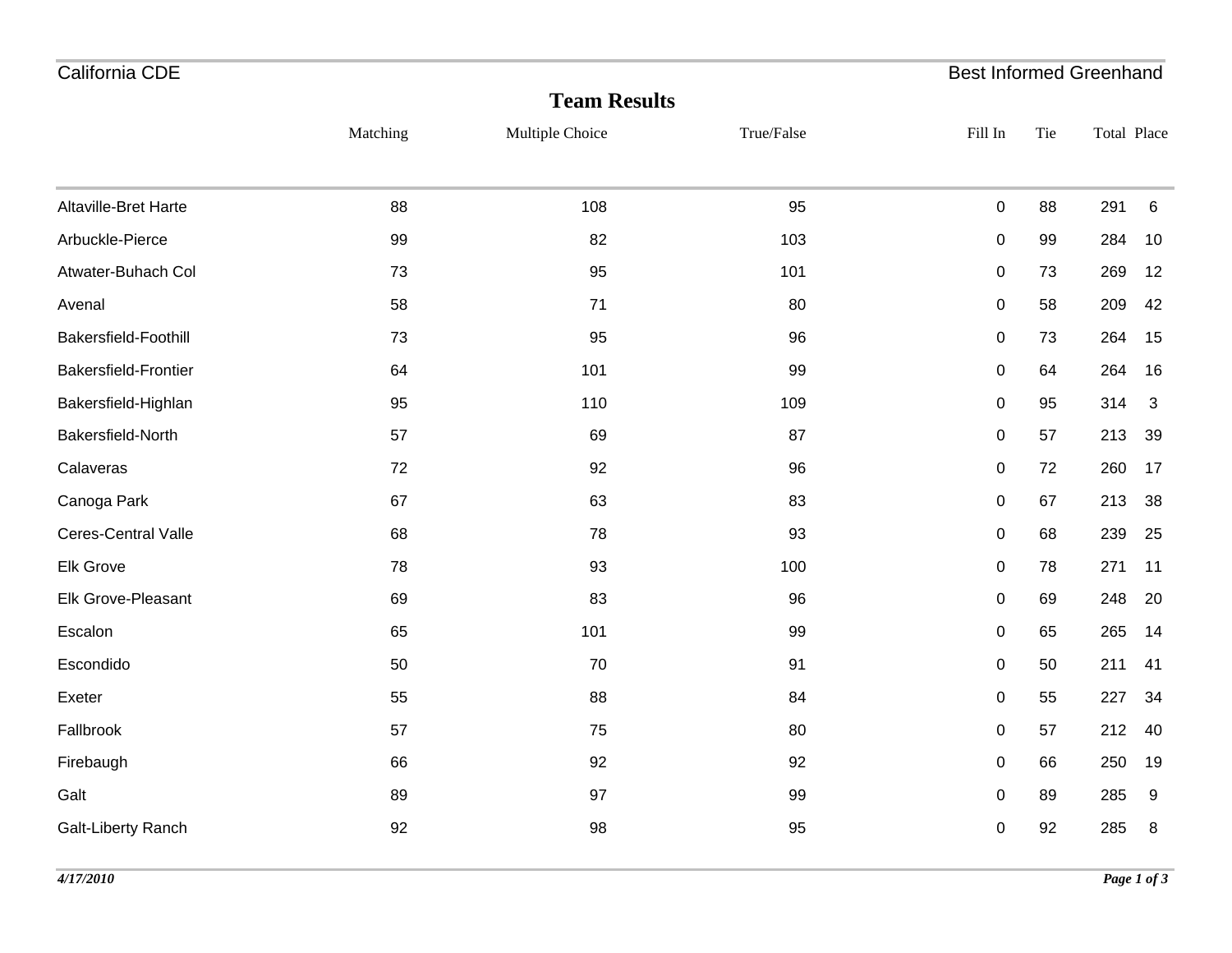| California CDE          |          |                     |            | <b>Best Informed Greenhand</b> |     |             |                |
|-------------------------|----------|---------------------|------------|--------------------------------|-----|-------------|----------------|
|                         |          | <b>Team Results</b> |            |                                |     |             |                |
|                         | Matching | Multiple Choice     | True/False | Fill In                        | Tie | Total Place |                |
| Hanford                 | 50       | 73                  | 83         | $\pmb{0}$                      | 50  | 206         | 44             |
| Herlong                 | 18       | 18                  | 24         | 0                              | 18  | 60          | 54             |
| Holtville               | 63       | 77                  | 89         | 0                              | 63  | 229         | 31             |
| Kingsburg               | 59       | 92                  | 93         | 0                              | 59  | 244         | 23             |
| Lake Isabella-Kern      | 63       | 68                  | 88         | 0                              | 63  | 219         | 37             |
| Laton                   | 60       | 82                  | 90         | $\pmb{0}$                      | 60  | 232         | 29             |
| Le Grand                | 70       | 89                  | 87         | $\pmb{0}$                      | 70  | 246         | 21             |
| Livingston              | 53       | 88                  | 95         | $\pmb{0}$                      | 53  | 236         | 27             |
| Lodi                    | 80       | 101                 | 109        | $\pmb{0}$                      | 80  | 290         | $\overline{7}$ |
| Los Banos               | 88       | 105                 | 105        | $\pmb{0}$                      | 88  | 298         | $\sqrt{5}$     |
| Madera South            | 100      | 119                 | 116        | $\pmb{0}$                      | 100 | 335         | $\overline{1}$ |
| Merced                  | 40       | 68                  | 73         | $\pmb{0}$                      | 40  | 181         | 48             |
| Modesto-Grace Davi      | 60       | 91                  | 87         | 0                              | 60  | 238         | 26             |
| Modesto-Johansen        | 65       | 81                  | 79         | $\pmb{0}$                      | 65  | 225         | 35             |
| Modesto-Thomas D        | 44       | 63                  | 85         | $\pmb{0}$                      | 44  | 192         | 47             |
| Morgan Hill-Sobrato     | 57       | 74                  | 77         | $\mathsf 0$                    | 57  | 208         | 43             |
| Newman-Orestimba        | 40       | 50                  | 54         | $\pmb{0}$                      | 40  | 144         | 51             |
| Nicolaus-East Nicol     | 58       | 79                  | 94         | 0                              | 58  | 231         | 30             |
| Nipomo                  | 73       | 87                  | 93         | 0                              | 73  | 253         | 18             |
| <b>O'Neals Minarets</b> | 54       | 47                  | 67         | $\pmb{0}$                      | 54  | 168         | 49             |
|                         |          |                     |            |                                |     |             |                |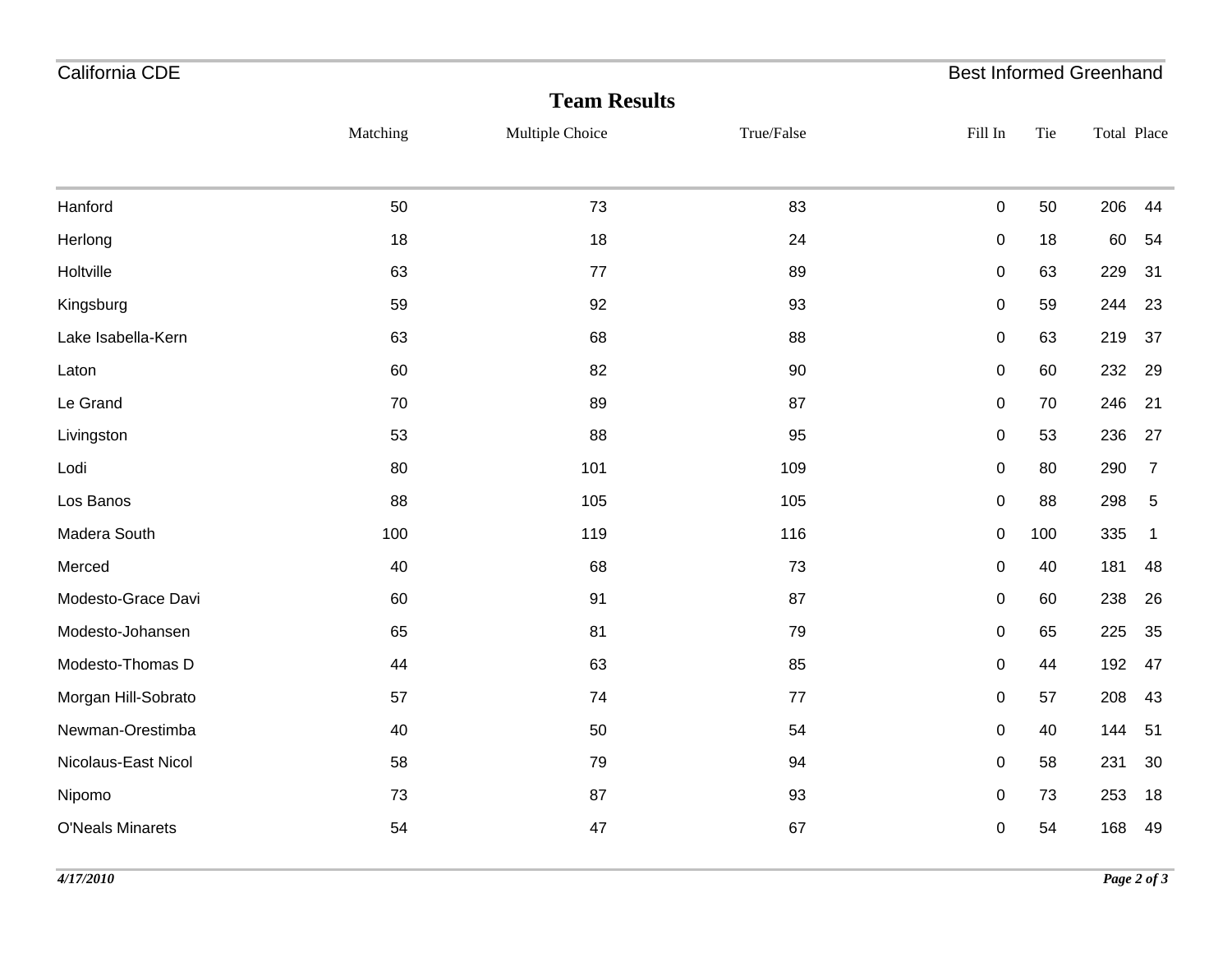| California CDE          |          |                     |            | <b>Best Informed Greenhand</b> |     |             |                |
|-------------------------|----------|---------------------|------------|--------------------------------|-----|-------------|----------------|
|                         |          | <b>Team Results</b> |            |                                |     |             |                |
|                         | Matching | Multiple Choice     | True/False | Fill In                        | Tie | Total Place |                |
|                         |          |                     |            |                                |     |             |                |
| Parlier                 | 32       | 48                  | 51         | 0                              | 32  | 131         | 53             |
| Perris                  | 64       | 74                  | 85         | $\pmb{0}$                      | 64  | 223         | 36             |
| Reedley                 | 38       | 63                  | 92         | $\mathbf 0$                    | 38  | 193         | 46             |
| Romoland-Heritage       | 97       | 101                 | 106        | $\pmb{0}$                      | 97  | 304         | $\overline{4}$ |
| Santa Maria             | 47       | 63                  | 89         | 0                              | 47  | 199         | 45             |
| Selma                   | 68       | 81                  | 84         | $\pmb{0}$                      | 68  | 233         | 28             |
| Templeton               | 65       | 77                  | 104        | $\pmb{0}$                      | 65  | 246         | 22             |
| Tulare                  | 57       | 80                  | 91         | $\pmb{0}$                      | 57  | 228         | 32             |
| Turlock                 | 56       | 85                  | 87         | 0                              | 56  | 228         | 33             |
| Turlock-Pitman          | 73       | 102                 | 91         | $\pmb{0}$                      | 73  | 266         | 13             |
| Vista                   | 33       | 53                  | 55         | $\pmb{0}$                      | 33  | 141         | 52             |
| <b>Warner Springs</b>   | 73       | 88                  | 79         | 0                              | 73  | 240         | 24             |
| Wasco                   | 36       | 63                  | 62         | $\pmb{0}$                      | 36  | 161         | 50             |
| <b>Woodland Pioneer</b> | 89       | 116                 | 110        | $\pmb{0}$                      | 89  | 315         | $\overline{2}$ |

Ties Broken by Matching. Top three scores used to calculate team score.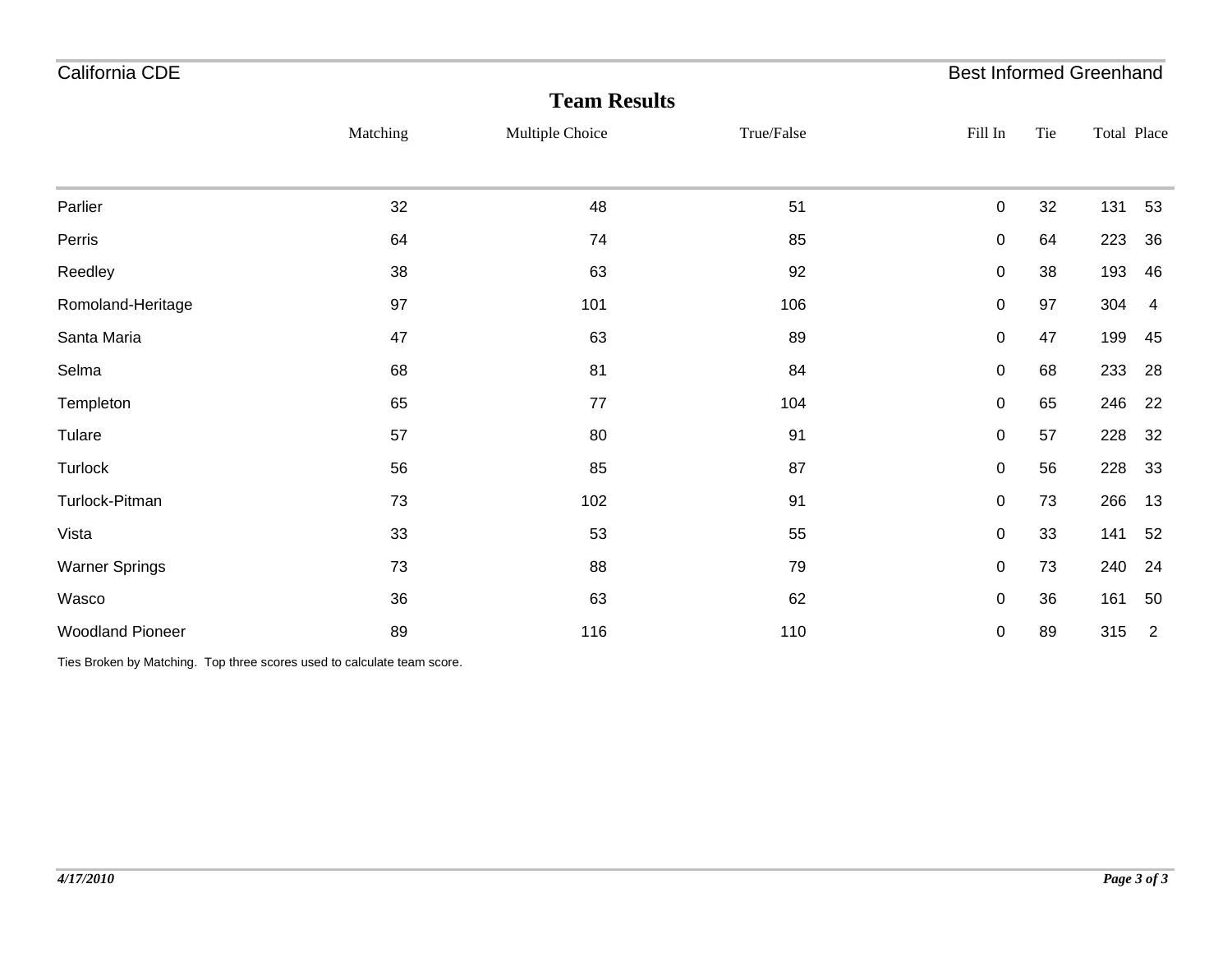| California CDE               |          |                           |            | <b>Best Informed Greenhand</b> |             |                  |
|------------------------------|----------|---------------------------|------------|--------------------------------|-------------|------------------|
|                              |          | <b>Individual Results</b> |            |                                |             |                  |
|                              | Matching | Multiple Choice           | True/False | Tie                            | Total Place |                  |
| <b>Altaville-Bret Harte</b>  |          |                           |            |                                | 291         | $\underline{6}$  |
| Hannah Mefford               | 31       | 35                        | 38         | 31                             | $104*$      | 13               |
| Kayla Sadler                 | 29       | 34                        | 27         | 29                             | $90*$       | 41               |
| <b>Nick Brasier</b>          | 28       | 39                        | 30         | 28                             | $97*$       | 26               |
| <b>Arbuckle-Pierce</b>       |          |                           |            |                                | 284         | $\underline{10}$ |
| <b>Manuel Ambriz</b>         | 30       | 23                        | 35         | 30                             | 88*         | 46               |
| Marco Ambriz                 | 41       | 37                        | 38         | 41                             | $116*$      | $\overline{2}$   |
| R.J. Kasza                   | 28       | 22                        | 30         | 28                             | $80*$       | 87               |
| <b>Atwater-Buhach Colony</b> |          |                           |            |                                | 269         | 12               |
| Deanna Delgado               | 21       | 28                        | 31         | 21                             | 80*         | 88               |
| Katie Migliazzo              | 30       | 36                        | 37         | 30                             | $103*$      | 16               |
| Sean Estes                   | 19       | 27                        | 32         | 19                             | 78          | 100              |
| Yvonne Staffler              | 22       | 31                        | 33         | 22                             | 86*         | 61               |
| <b>Avenal</b>                |          |                           |            |                                | 209         | 42               |
| Ana Atilano                  | 23       | 25                        | 25         | 23                             | $73*$       | 126              |
| Isabel Bernardino            | 16       | 26                        | 24         | 16                             | 66*         | 165              |
| <b>Manuel Pearson</b>        | 19       | 20                        | 31         | 19                             |             | 70 * 142         |
| <b>Bakersfield-Foothill</b>  |          |                           |            |                                | <u>264</u>  | $\underline{15}$ |
| Joanne Torres                | 23       | 33                        | 35         | 23                             | $91*$       | 39               |
| Jose Altamirano              | 29       | 30                        | 31         | 29                             | $90*$       | 42               |
| Lupe Jaquez                  | 21       | 32                        | $30\,$     | 21                             | 83*         | 75               |
| Lydia Chavez                 | 14       | 23                        | 24         | 14                             | 61          | 183              |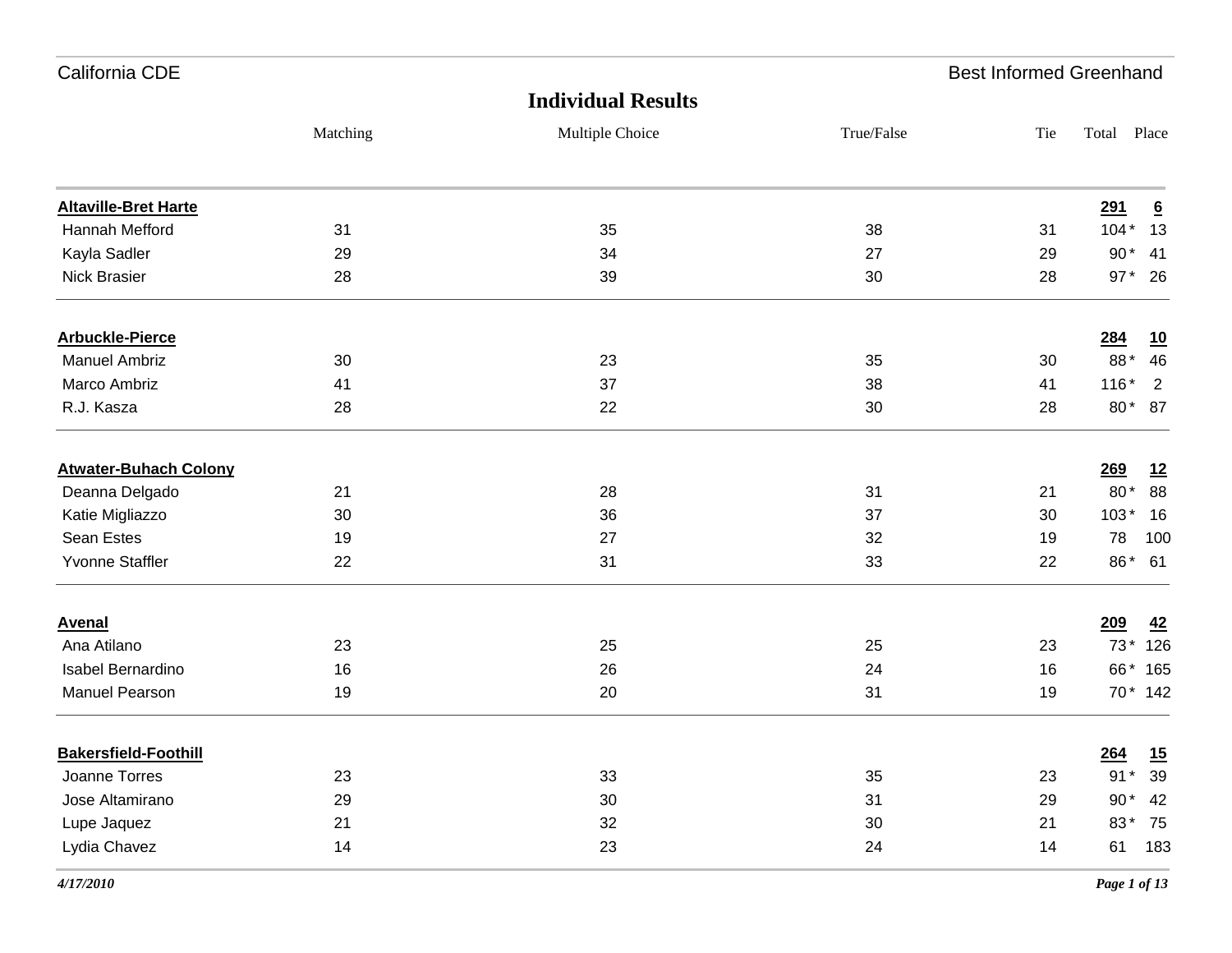| California CDE                         |          |                           |            | <b>Best Informed Greenhand</b> |              |                |
|----------------------------------------|----------|---------------------------|------------|--------------------------------|--------------|----------------|
|                                        |          | <b>Individual Results</b> |            |                                |              |                |
|                                        | Matching | Multiple Choice           | True/False | Tie                            | Total Place  |                |
| <b>Macey Carter</b>                    | 17       | 22                        | 20         | 17                             | 59           | 190            |
| <b>Bakersfield-Frontier</b>            |          |                           |            |                                | 264          | <u>16</u>      |
| Hannah Capetillo                       | 24       | 33                        | 35         | 24                             | $92*$        | 33             |
| Makenzy Purdie                         | 21       | 34                        | 32         | 21                             | 87*          | 55             |
| <b>Mallory Harrison</b>                | 19       | 34                        | 32         | 19                             | 85*          | 66             |
| <b>Bakersfield-Highland Alternates</b> |          |                           |            |                                |              |                |
| <b>Arielle Battle</b>                  | 29       | 25                        | 34         | 29                             | 88           | 47             |
| Megan Chamberlin                       | 20       | 26                        | 25         | 20                             | 71           | 138            |
| <b>Bakersfield-Highland</b>            |          |                           |            |                                | 314          | $\overline{3}$ |
| <b>Brittany Joyner</b>                 | 30       | 35                        | 35         | 30                             | $100*$       | 17             |
| Chance Marchini                        | 27       | 34                        | 33         | 27                             | 94           | 30             |
| Danielle Hamilton                      | 28       | 36                        | 35         | 28                             | $99*$        | 20             |
| <b>Emily Miller</b>                    | 37       | 39                        | 39         | 37                             | $115*$       | 3              |
| Paulette Rodriguez                     | $30\,$   | 35                        | 32         | 30                             | 97           | 24             |
| <b>Bakersfield-North</b>               |          |                           |            |                                | 213          | 39             |
| <b>Collin Brock</b>                    | 20       | 17                        | 27         | 20                             | 64 * 170     |                |
| Jamie Jacques                          | 17       | 25                        | 31         | 17                             | 73* 129      |                |
| Shannon Caldwell                       | 20       | $27\,$                    | 29         | $20\,$                         | 76* 112      |                |
| Torreigh Johnson                       | $\bf 8$  | 16                        | 20         | 8                              | 44           | 204            |
| <b>Calaveras</b>                       |          |                           |            |                                | 260          | 17             |
| <b>Cassie Galtz</b>                    | 21       | 32                        | 34         | 21                             | 87* 56       |                |
| 4/17/2010                              |          |                           |            |                                | Page 2 of 13 |                |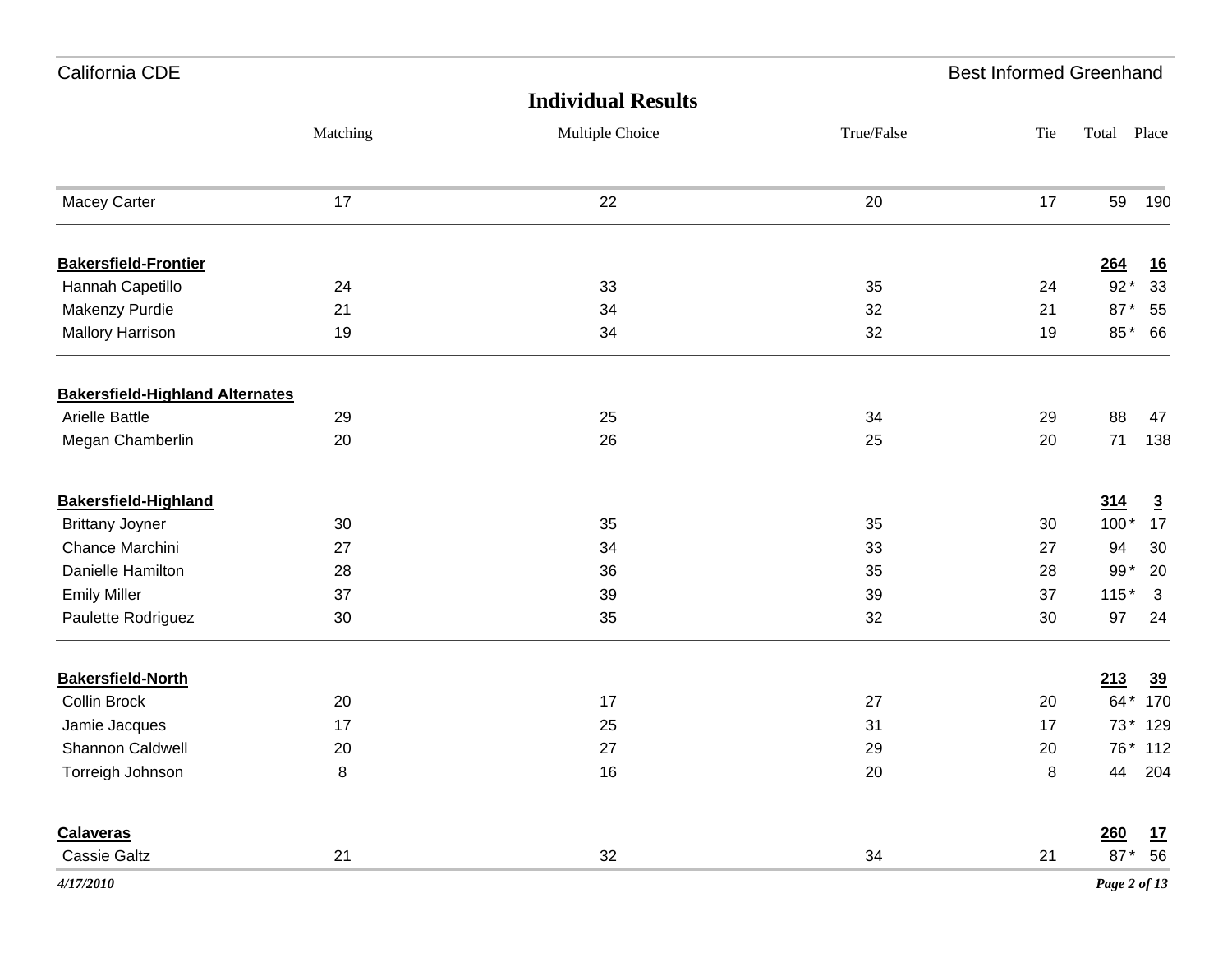| California CDE               |                  |                           |            | <b>Best Informed Greenhand</b> |       |         |
|------------------------------|------------------|---------------------------|------------|--------------------------------|-------|---------|
|                              |                  | <b>Individual Results</b> |            |                                |       |         |
|                              | Matching         | Multiple Choice           | True/False | Tie                            | Total | Place   |
| Cheyenne Moore               | 19               | 17                        | 33         | 19                             | 69    | 147     |
| Heidi West                   | 15               | 18                        | 34         | 15                             | 67    | 161     |
| Jordan Young                 | 20               | 31                        | 32         | 20                             | 83*   | 76      |
| Livia Galli                  | 31               | 29                        | 30         | 31                             | $90*$ | 40      |
| <b>Canoga Park Alternate</b> |                  |                           |            |                                |       |         |
| <b>Ashley Kirst</b>          | 16               | 34                        | 32         | 16                             | 82    | 83      |
| <b>Canoga Park</b>           |                  |                           |            |                                | 213   | 38      |
| <b>Beatriz Perez</b>         | 26               | 29                        | 27         | 26                             | $82*$ | 77      |
| <b>Erica Burrows</b>         | 22               | 13                        | 29         | 22                             | 64*   | 169     |
| Megan Klebahoff              | 19               | 21                        | 27         | 19                             | 67*   | 155     |
| Nyaomi Abridge               | $\boldsymbol{9}$ | 14                        | 23         | $\boldsymbol{9}$               | 46    | 203     |
| Samichya Rijal               | 12               | 18                        | 22         | 12                             | 52    | 201     |
| <b>Ceres-Central Valley</b>  |                  |                           |            |                                | 239   | 25      |
| Gabriela Romo                | 28               | 32                        | 31         | 28                             | $91*$ | 35      |
| Johan Aguilar                | 23               | 24                        | 20         | 23                             | 67    | 154     |
| katie Butrica                | 21               | 24                        | 27         | 21                             | $72*$ | 132     |
| <b>Wynter Bratenas</b>       | 19               | 22                        | 35         | 19                             |       | 76* 114 |
| <b>Elk Grove</b>             |                  |                           |            |                                | 271   | 11      |
| Emma Spivey                  | 26               | 31                        | 33         | 26                             | $90*$ | 43      |
| Jose Vega                    | 26               | 30                        | 31         | 26                             | 87*   | 53      |
| Madison Albiani              | 26               | 32                        | 36         | 26                             | $94*$ | 31      |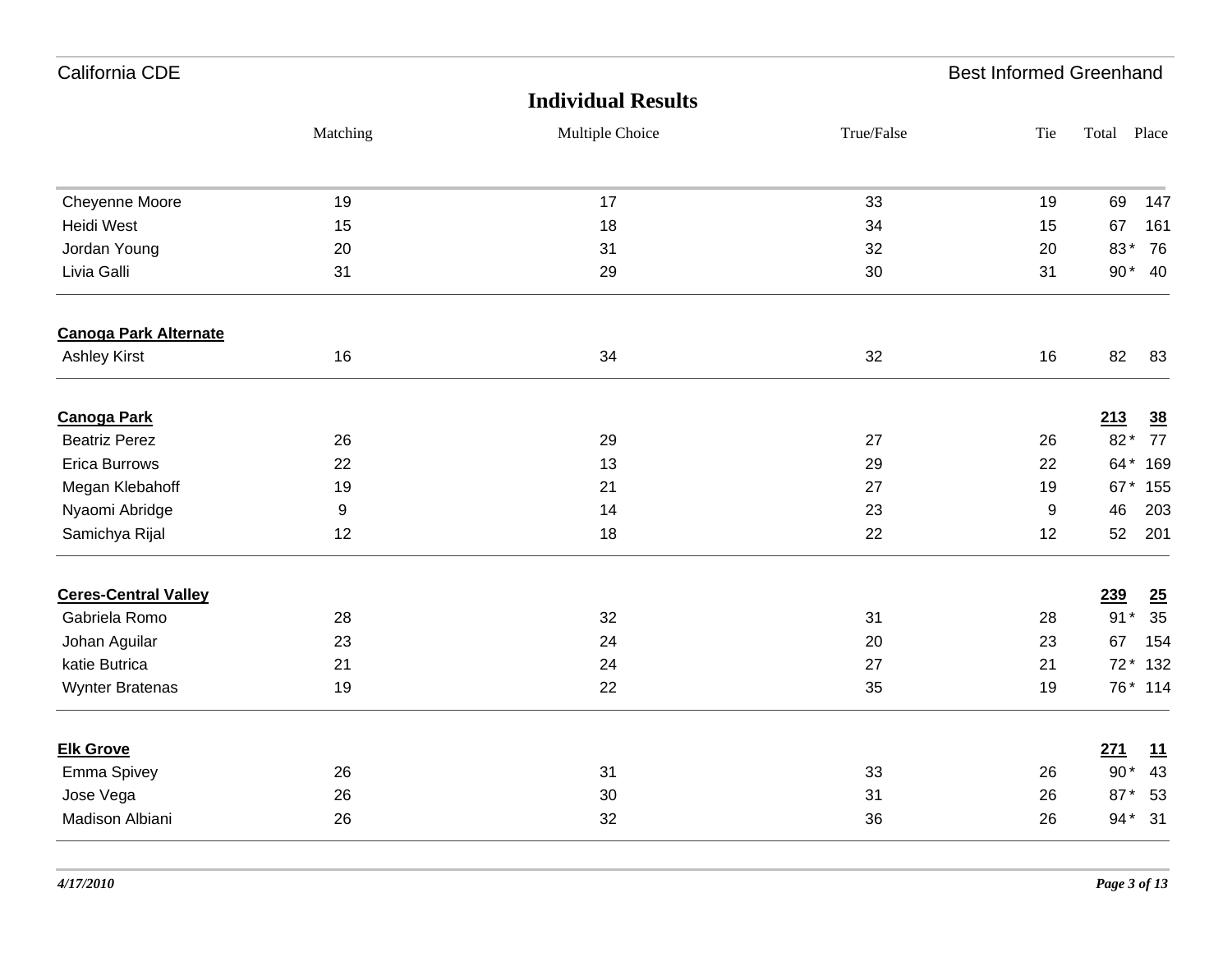| California CDE                  |          |                           |            | <b>Best Informed Greenhand</b> |             |           |
|---------------------------------|----------|---------------------------|------------|--------------------------------|-------------|-----------|
|                                 |          | <b>Individual Results</b> |            |                                |             |           |
|                                 | Matching | Multiple Choice           | True/False | Tie                            | Total Place |           |
| <b>Elk Grove-Pleasant Grove</b> |          |                           |            |                                | 248         | 20        |
| <b>Riley Quinn</b>              | 32       | 24                        | 36         | 32                             | $92*$       | 32        |
| Shelbi Philipps                 | 14       | 28                        | 26         | 14                             | 68*         | 153       |
| Sierra Withrow                  | 23       | 31                        | 34         | 23                             | 88*         | 50        |
| <b>Escalon</b>                  |          |                           |            |                                | 265         | <u>14</u> |
| Adriana Delucchi                | 21       | 36                        | 32         | 21                             | 89*         | 45        |
| Allyson Liv                     | 16       | 30                        | 33         | 16                             | 79*         | 98        |
| <b>Emmanuel Serrato</b>         | 28       | 35                        | 34         | 28                             | $97*$       | 27        |
| <b>Escondido</b>                |          |                           |            |                                | 211         | 41        |
| Clare Borden                    | 13       | 23                        | 33         | 13                             | 69*         | 148       |
| <b>Holly Hull</b>               | 14       | 20                        | 25         | 14                             | 59*         | 191       |
| Julia Bornstein                 | 23       | 27                        | 33         | 23                             | 83*         | 73        |
| <b>Exeter</b>                   |          |                           |            |                                | 227         | 34        |
| <b>Isaac Watts</b>              | 19       | 29                        | 28         | 19                             | 76*         | 113       |
| Jordan McDaniel                 | 9        | 19                        | 30         | 9                              | 58          | 195       |
| Michael Douglas                 | 15       | 28                        | 27         | 15                             | 70          | 145       |
| <b>Tucker Barnett</b>           | 16       | 26                        | 28         | 16                             | $70*$       | 144       |
| Zane Hammon                     | 20       | 33                        | 28         | 20                             | $81*$       | 85        |
| <b>Fallbrook</b>                |          |                           |            |                                | 212         | 40        |
| Cody Doyle                      | 20       | 24                        | 28         | 20                             |             | 72 * 135  |
| Jillian Drake                   | 22       | 28                        | 27         | 22                             |             | 77 * 102  |
| Mary Boyd                       | 15       | 23                        | 25         | 15                             |             | 63* 174   |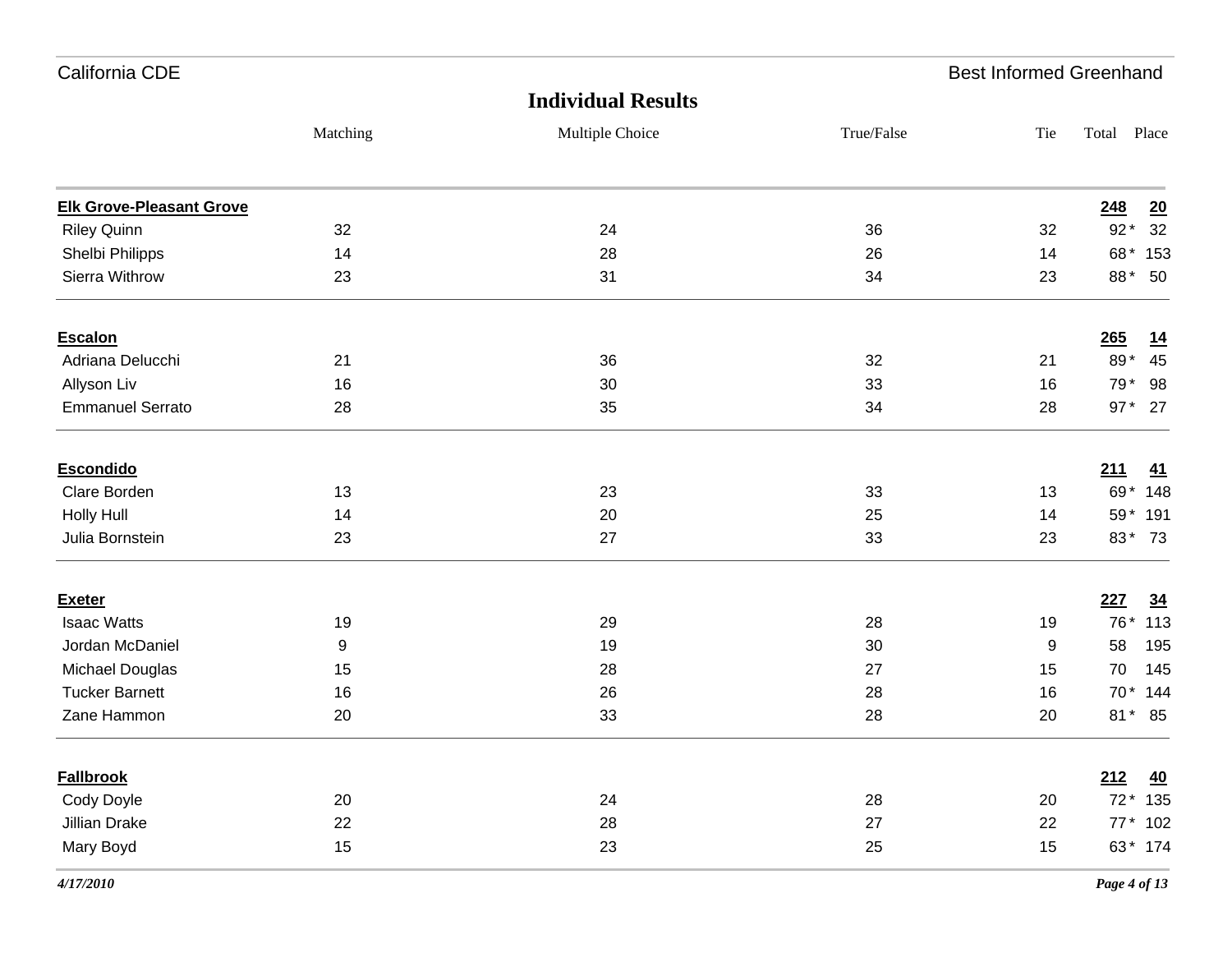| California CDE            |          |                           |            | <b>Best Informed Greenhand</b> |                           |
|---------------------------|----------|---------------------------|------------|--------------------------------|---------------------------|
|                           |          | <b>Individual Results</b> |            |                                |                           |
|                           | Matching | Multiple Choice           | True/False | Tie                            | Total Place               |
|                           |          |                           |            |                                |                           |
| <b>Firebaugh</b>          |          |                           |            |                                | 250<br>19                 |
| Alejandra Rosa            | 28       | 31                        | 29         | 28                             | 88*<br>48                 |
| <b>Alexis Ontiveros</b>   | 12       | 33                        | 32         | 12                             | 77* 108                   |
| Dani Knight               | 14       | 29                        | 31         | 14                             | 74<br>125                 |
| Roxanne Gonzalez          | 19       | 27                        | 24         | 19                             | 70<br>141                 |
| Sydney Kyle               | 26       | 28                        | 31         | 26                             | 85* 64                    |
| Galt                      |          |                           |            |                                | 285<br>9                  |
| Cameron Crouch            | 26       | 30                        | 30         | 26                             | 58<br>86                  |
| <b>Cheyenne Calkins</b>   | 25       | 35                        | 31         | 25                             | $91*$<br>38               |
| <b>Gabrielle Franke</b>   | 40       | 44                        |            | 40                             | 84<br>67                  |
| Gianna Stellato           | 28       | 30                        | 33         | 28                             | $91*$<br>36               |
| John Graham               | 36       | 32                        | 35         | 36                             | $103*15$                  |
| <b>Galt-Liberty Ranch</b> |          |                           |            |                                | 285<br>$\underline{8}$    |
| Allie Rasmussen           | 24       | 31                        | 31         | 24                             | 86*<br>59                 |
| Jessica Pearson           | 42       | 39                        | 33         | 42                             | $114*$<br>$5\phantom{.0}$ |
| Laura Tateishi            | 25       | 29                        | 29         | 25                             | 83<br>71                  |
| Samia Salim               | 26       | 28                        | 31         | 26                             | 85* 65                    |
| <b>Hanford</b>            |          |                           |            |                                | 206<br>44                 |
| <b>Bobby Myers</b>        | 18       | 22                        | 26         | 18                             | 66* 162                   |
| <b>Claudia Flores</b>     | 19       | 29                        | 31         | 19                             | 79*<br>96                 |
| Elizabeth Castillo        | 13       | 21                        | 27         | 13                             | 185<br>61                 |
| Malarie Cano              | 12       | 17                        | 30         | 12                             | 59<br>192                 |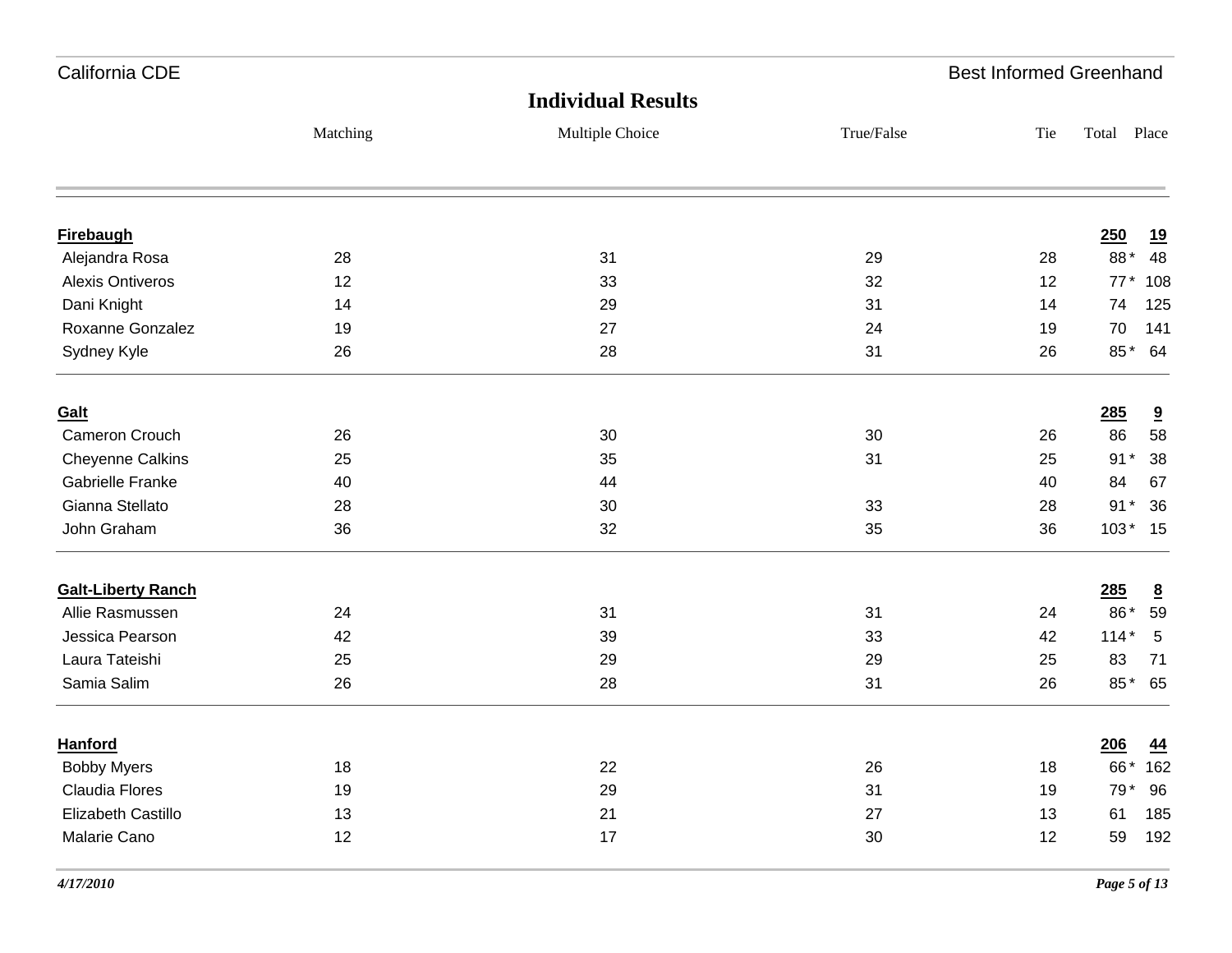| California CDE            |          |                           | <b>Best Informed Greenhand</b> |     |              |                |
|---------------------------|----------|---------------------------|--------------------------------|-----|--------------|----------------|
|                           |          | <b>Individual Results</b> |                                |     |              |                |
|                           | Matching | Multiple Choice           | True/False                     | Tie | Total Place  |                |
| Ronni Barbeiro            | 13       | 22                        | 26                             | 13  |              | 61* 184        |
| Herlong                   |          |                           |                                |     | 60           | $\frac{54}{5}$ |
| Jason Manfull             | 18       | 18                        | 24                             | 18  |              | 60* 188        |
| <b>Holtville</b>          |          |                           |                                |     | 229          | <u>31</u>      |
| Austin Zendejas           | 17       | 25                        | 28                             | 17  | 70           | 143            |
| <b>Brittany Rector</b>    | 22       | 24                        | 30                             | 22  |              | 76* 110        |
| Harlie Merten             | 21       | 29                        | 32                             | 21  | $82*$        | - 80           |
| Ivan Romo                 | 20       | 24                        | 27                             | 20  |              | 71 * 139       |
| <b>Kingsburg</b>          |          |                           |                                |     | <u>244</u>   | <u>23</u>      |
| <b>Cameron Cates</b>      | 23       | 39                        | 30                             | 23  | $92*$        | 34             |
| Darren Grant              | 18       | 25                        | 33                             | 18  |              | 76* 116        |
| Jacob Garcia              | 20       | 28                        | 27                             | 20  | 75           | 117            |
| Makala Gardner            | 18       | 28                        | 30                             | 18  |              | 76* 115        |
| Lake Isabella-Kern Valley |          |                           |                                |     | 219          | $\frac{37}{2}$ |
| Alex Codell               | 24       | 27                        | 32                             | 24  | 83*          | 72             |
| Amber Snyder              | 19       | 21                        | 25                             | 19  | 65*          | 167            |
| <b>Austin Wells</b>       | 9        | 18                        | 26                             | 9   | 53           | 200            |
| Eric Wallace              | 12       | 18                        | 26                             | 12  |              | 56 197         |
| Tori Barnum               | 20       | 20                        | 31                             | 20  | 71 * 140     |                |
| Laton                     |          |                           |                                |     | 232          | $\frac{29}{2}$ |
| Belen Caldera             | 18       | 29                        | 26                             | 18  |              | 73 * 128       |
| 4/17/2010                 |          |                           |                                |     | Page 6 of 13 |                |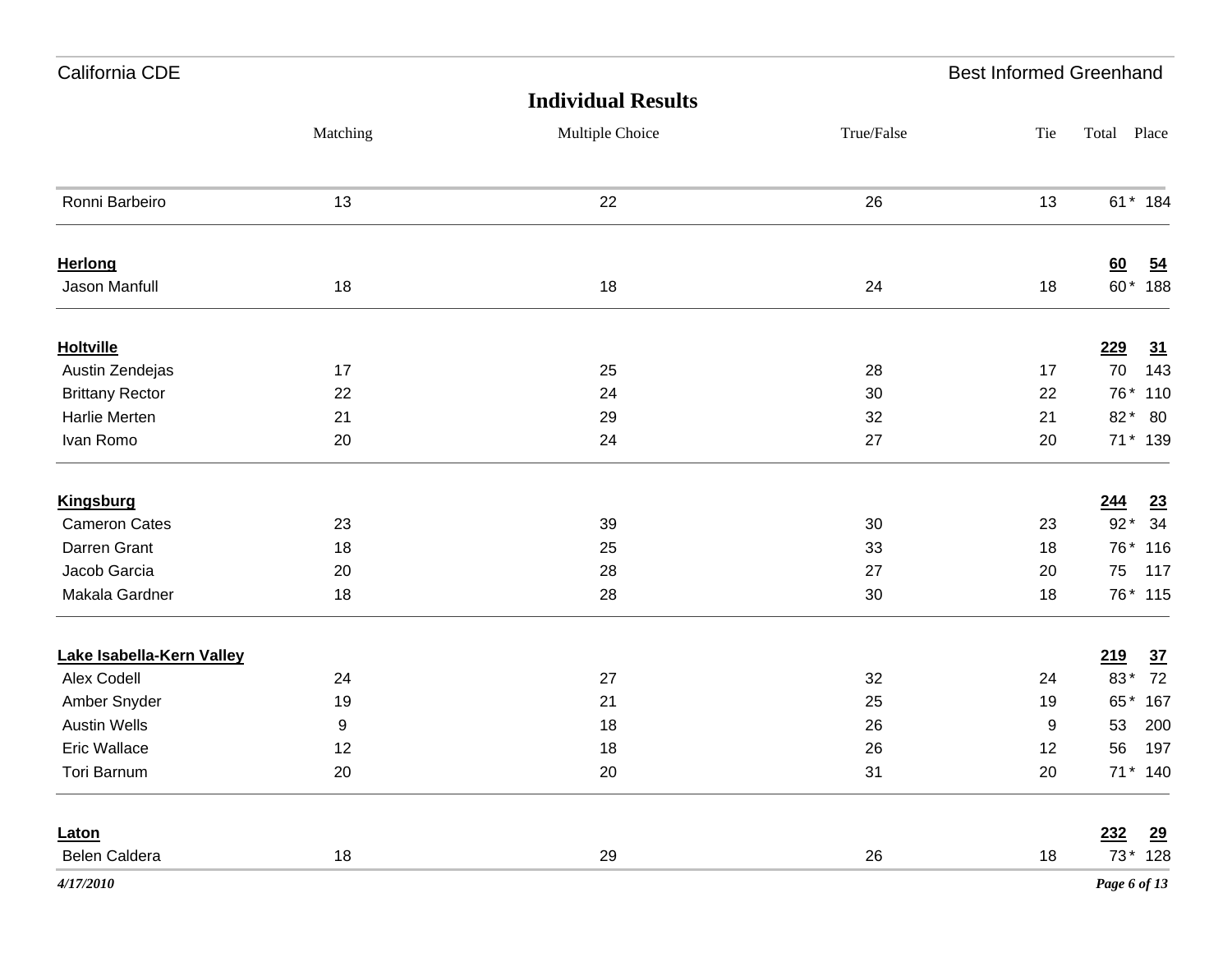| California CDE          |          |                           |            | <b>Best Informed Greenhand</b> |             |                |
|-------------------------|----------|---------------------------|------------|--------------------------------|-------------|----------------|
|                         |          | <b>Individual Results</b> |            |                                |             |                |
|                         | Matching | Multiple Choice           | True/False | Tie                            | Total Place |                |
| Mariana Hernandez       | 22       | 24                        | 33         | 22                             | 79*         | 93             |
| Shawn Matos             | 20       | 29                        | 31         | 20                             | 80*         | 89             |
| Le Grand                |          |                           |            |                                | 246         | <u>21</u>      |
| <b>Edith Rosas</b>      | 15       | 22                        | 28         | 15                             | 65          | 168            |
| Gaby Lopez              | 15       | 18                        | 25         | 15                             | 58          | 194            |
| Jose Baeza              | 27       | 34                        | 30         | 27                             | $91*$       | 37             |
| Linzee Chapman          | 22       | 28                        | 26         | 22                             | 76*         | 109            |
| Raymond Polino          | 21       | 27                        | 31         | 21                             | 79*         | 94             |
| Livingston              |          |                           |            |                                | 236         | <u>27</u>      |
| <b>Hailey Ward</b>      | 17       | 31                        | 29         | 17                             | $77*$       | 107            |
| Juan Castro             | 18       | 27                        | 37         | 18                             | 82*         | 82             |
| Selina Olivera          | 18       | 30                        | 29         | 18                             |             | 77* 106        |
| <u>Lodi</u>             |          |                           |            |                                | <b>290</b>  | $\mathbf{Z}$   |
| <b>Alicia Powers</b>    | 30       | 33                        | 34         | 30                             | $97*$       | 25             |
| Jake Boynton            | 23       | 31                        | 30         | 23                             | 84          | 69             |
| Kaitlyn Furr            | 21       | 28                        | 39         | 21                             | 88*         | 52             |
| Vanessa Berthold        | 29       | 40                        | 36         | 29                             | $105*$      | 11             |
| Los Banos               |          |                           |            |                                | <u>298</u>  | $\overline{5}$ |
| Alyssa Luna             | 31       | 32                        | 22         | 31                             | 85          | 63             |
| <b>Christina Soares</b> | 28       | 35                        | 32         | 28                             | $95*$       | 28             |
| <b>Haley Simmons</b>    | 28       | 35                        | 35         | 28                             | 98 *        | 23             |
| Madison Fullington      | 22       | 24                        | 28         | 22                             | 74          | 119            |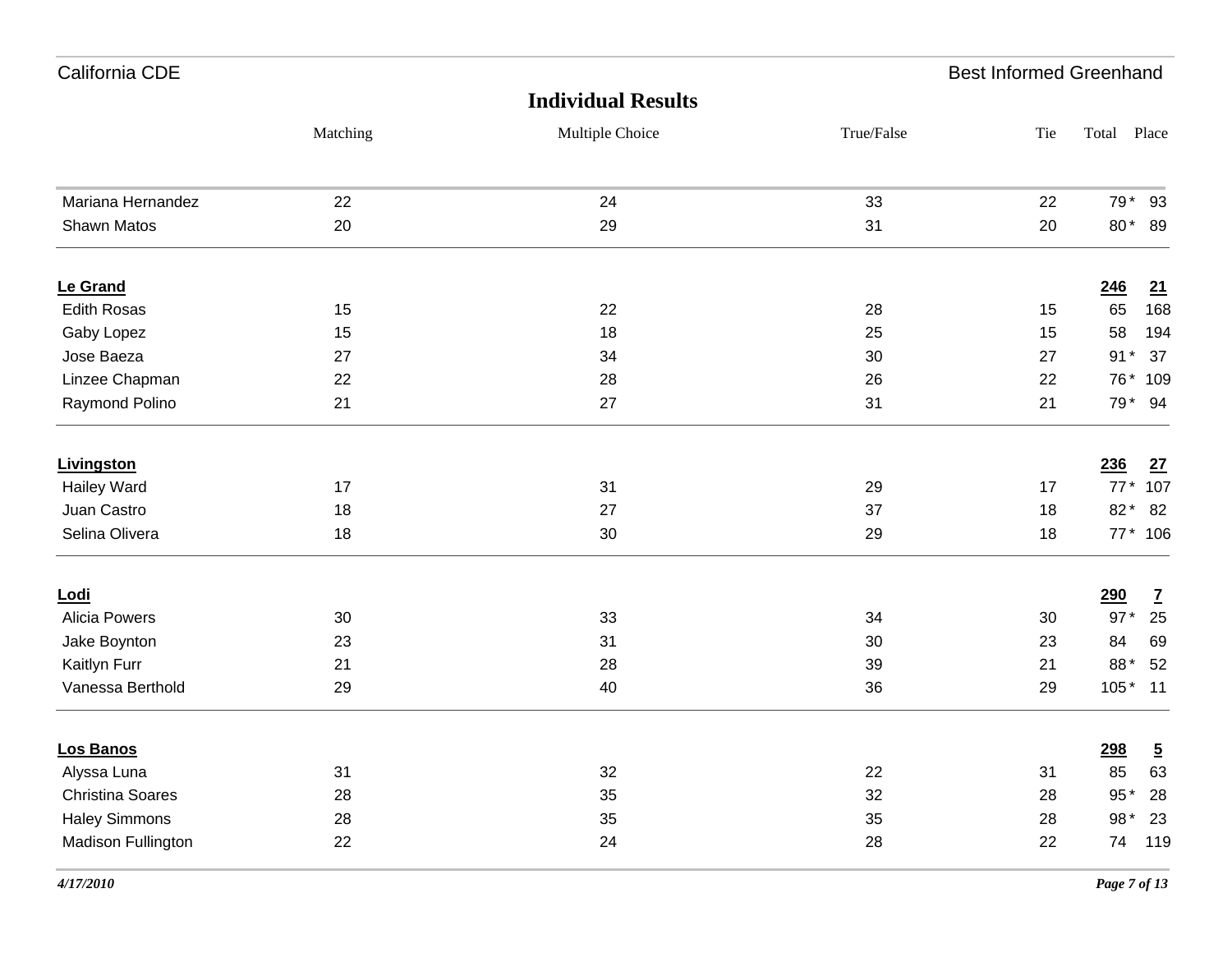| California CDE               |          |                 |            | <b>Best Informed Greenhand</b> |              |              |
|------------------------------|----------|-----------------|------------|--------------------------------|--------------|--------------|
|                              |          |                 |            |                                |              |              |
|                              | Matching | Multiple Choice | True/False | Tie                            | Total Place  |              |
| <b>Mattea Clarke</b>         | 32       | 35              | 38         | 32                             | $105*$       | 9            |
| <b>Madera South</b>          |          |                 |            |                                | 335          | $\mathbf{1}$ |
| Anna Nitshchke               | 26       | 36              | 38         | 26                             | 100          | 19           |
| Crystal Bazante              | 33       | 42              | 40         | 33                             | $115*$       | 4            |
| Dalice Garcia                | 29       | 37              | 34         | 29                             | $100*$       | 18           |
| <b>Taylor Helton</b>         | 38       | 40              | 42         | 38                             | $120*$       | $\mathbf{1}$ |
| <b>Merced</b>                |          |                 |            |                                | <u>181</u>   | <u>48</u>    |
| D'onna Coleman               | 9        | 19              | 23         | 9                              | $51*$        | 202          |
| <b>Haley Lemas</b>           | 18       | 26              | 23         | 18                             |              | 67 * 157     |
| Megan Lynch                  | 13       | 23              | 27         | 13                             |              | 63* 176      |
| <b>Modesto-Grace Davis</b>   |          |                 |            |                                | 238          | <u>26</u>    |
| Anna Keo                     | 20       | 32              | 34         | 20                             | 86*          | 62           |
| Jose Jimenez                 | 18       | 33              | 30         | 18                             | $81*$        | 86           |
| Nico Camarena                | 22       | 26              | 23         | 22                             |              | 71 * 137     |
| <b>Modesto-Johansen</b>      |          |                 |            |                                | 225          | 35           |
| Amanda Michelsen             | 19       | 26              | 29         | 19                             | $74*$        | 123          |
| Candice Wilkerson            | 20       | 29              | 23         | 20                             |              | 72 * 133     |
| Kylie Flores                 | 26       | 26              | $27\,$     | 26                             |              | 79 * 92      |
| <b>Modesto-Thomas Downey</b> |          |                 |            |                                | <u>192</u>   | <u>47</u>    |
| Ariel Walsh                  | 11       | 26              | 32         | 11                             |              | 69* 149      |
| Michel Heyward               | 15       | 17              | 25         | 15                             |              | 57 * 196     |
| 4/17/2010                    |          |                 |            |                                | Page 8 of 13 |              |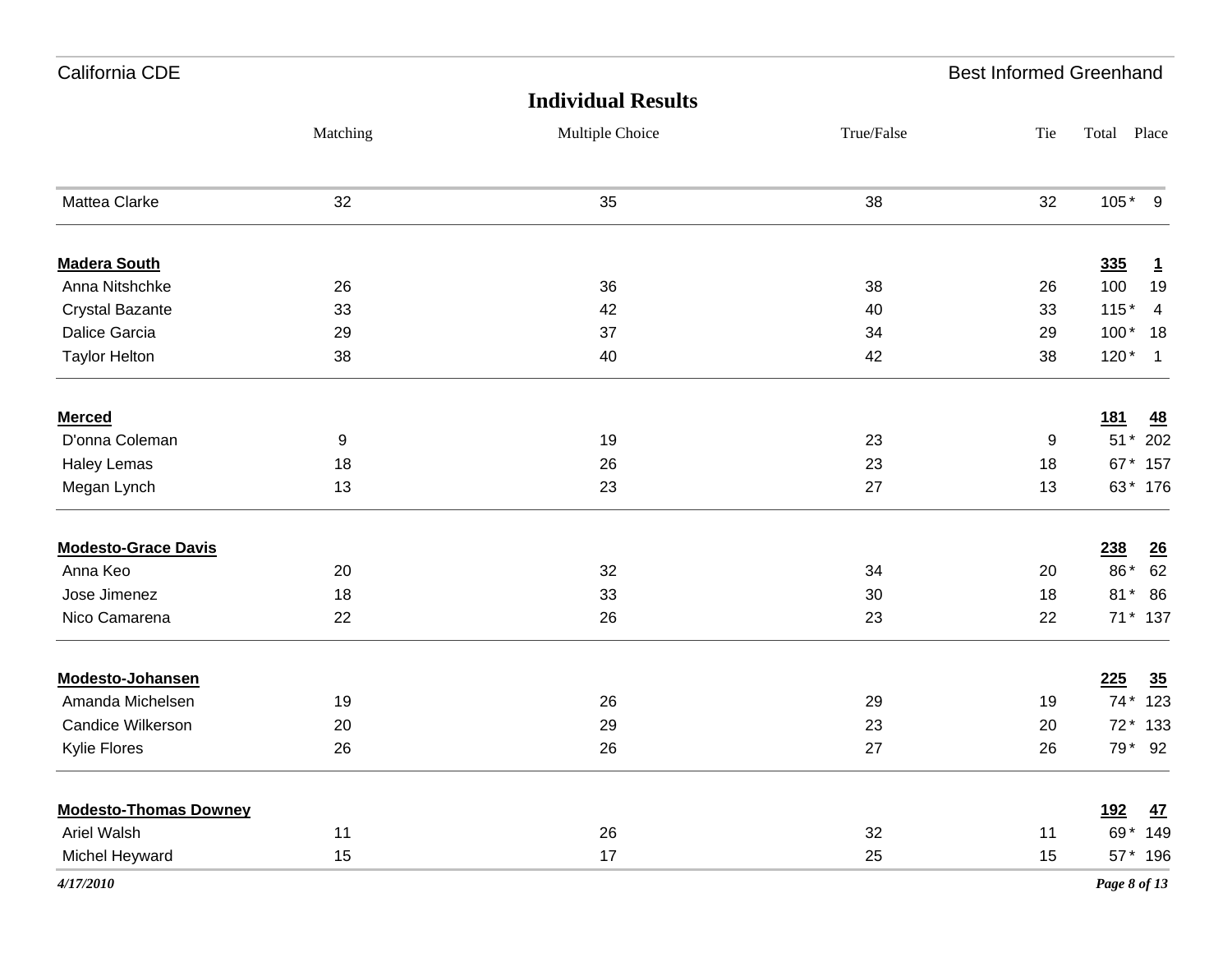| California CDE                |          |                           |            | <b>Best Informed Greenhand</b> |             |           |
|-------------------------------|----------|---------------------------|------------|--------------------------------|-------------|-----------|
|                               |          | <b>Individual Results</b> |            |                                |             |           |
|                               | Matching | Multiple Choice           | True/False | Tie                            | Total Place |           |
| Sarah Houston                 | 18       | 20                        | 28         | 18                             |             | 66* 163   |
| <b>Morgan Hill-Sobrato</b>    |          |                           |            |                                | 208         | 43        |
| Joseph Garibaldi              | 20       | 29                        | 23         | 20                             | $72*$       | 134       |
| Monelle Aguilar               | 18       | 19                        | 30         | 18                             | 67*         | 158       |
| Niamh Haller                  | 19       | 26                        | 24         | 19                             |             | 69* 146   |
| Newman-Orestimba              |          |                           |            |                                | 144         | 51        |
| <b>Frankie Ramirez</b>        | 22       | 30                        | 31         | 22                             | 83*         | 74        |
| Jennifer Marin                | 18       | 20                        | 23         | 18                             |             | 61* 181   |
| <b>Nicolaus-East Nicolaus</b> |          |                           |            |                                | 231         | 30        |
| Alanna Smith                  | 21       | 28                        | 27         | 21                             | 76*         | 111       |
| Alex McCartney                | 14       | 21                        | 25         | 14                             | 60          | 189       |
| Gage Willey                   | 18       | 25                        | 35         | 18                             | 78*         | 101       |
| Robert DeValentine            | 19       | 26                        | 32         | 19                             |             | 77 * 103  |
| <b>Nipomo</b>                 |          |                           |            |                                | 253         | <u>18</u> |
| Diana Krichevsky              | 29       | 33                        | 32         | 29                             | $94*$       | 29        |
| Peyton Maas                   | 20       | 25                        | 28         | 20                             | $73*$       | 127       |
| <b>Riley Nilsen</b>           | 24       | 29                        | 33         | 24                             | 86*         | 60        |
| <b>O'Neals Minarets</b>       |          |                           |            |                                | <u>168</u>  | 49        |
| <b>Breanna Cairns</b>         | 32       | 16                        | 36         | 32                             | 84*         | 68        |
| Joshua Dowell                 | 22       | 31                        | 31         | 22                             | 84*         | 70        |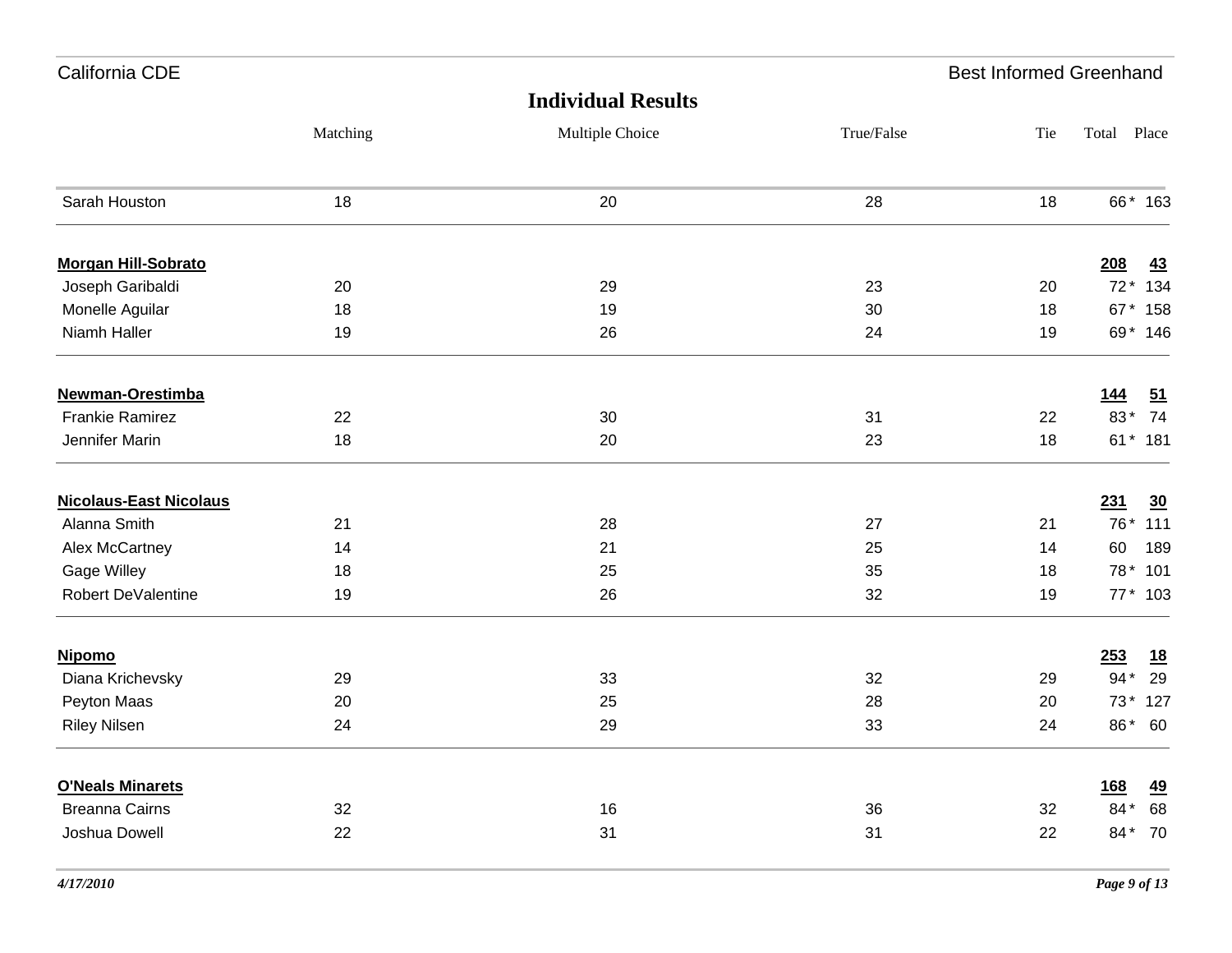| California CDE            |          |                           |            | <b>Best Informed Greenhand</b> |             |                 |
|---------------------------|----------|---------------------------|------------|--------------------------------|-------------|-----------------|
|                           |          | <b>Individual Results</b> |            |                                |             |                 |
|                           | Matching | Multiple Choice           | True/False | Tie                            | Total Place |                 |
|                           |          |                           |            |                                |             |                 |
| <b>Parlier</b>            |          |                           |            |                                | <u>131</u>  | $\overline{53}$ |
| Alma Gutierrez            | 18       | 26                        | 23         | 18                             |             | 67* 156         |
| Lucio Rodriguez           | 14       | 22                        | 28         | 14                             |             | 64 * 172        |
| <b>Perris</b>             |          |                           |            |                                | 223         | $\overline{36}$ |
| Angela Teran              | 24       | 26                        | 31         | 24                             | $81*$       | 84              |
| Ciecilia Ruiz             | 20       | 26                        | 28         | 20                             | $74*$       | 121             |
| Humberto Rodriguez        | 19       | 22                        | 27         | 19                             | 68          | 151             |
| Jocelyn Martinez          | 20       | 22                        | 26         | 20                             |             | 68* 150         |
| Rosa Sanchez              | 11       | 21                        | 29         | 11                             | 61          | 187             |
| <b>Reedley Alternates</b> |          |                           |            |                                |             |                 |
| <b>Tate Anderson</b>      | 17       | 22                        | 27         | 17                             | 66          | 164             |
| Victoria Gray             | 19       | 17                        | 25         | 19                             | 61          | 180             |
| <b>Reedley</b>            |          |                           |            |                                | <u>193</u>  | $\overline{46}$ |
| Breann Jacobson           | 13       | 16                        | 26         | 13                             | 55          | 198             |
| Caitlune Herrera          | 17       | 22                        | 28         | 17                             | 67*         | 159             |
| Jojo Carlton              | 18       | 12                        | 23         | 18                             | 53          | 199             |
| Kasey Verreras            | 13       | 19                        | 30         | 13                             | $62*$       | 179             |
| Melissa Jacoby            | 8        | 22                        | 34         | 8                              |             | 64* 173         |
| Romoland-Heritage         |          |                           |            |                                | 304         | $\overline{4}$  |
| <b>Amber Cawley</b>       | 37       | 32                        | 36         | 37                             | $105*$      | $\,$ 8 $\,$     |
| Anthony Rose              | 28       | 29                        | 31         | 28                             | 88*         | 49              |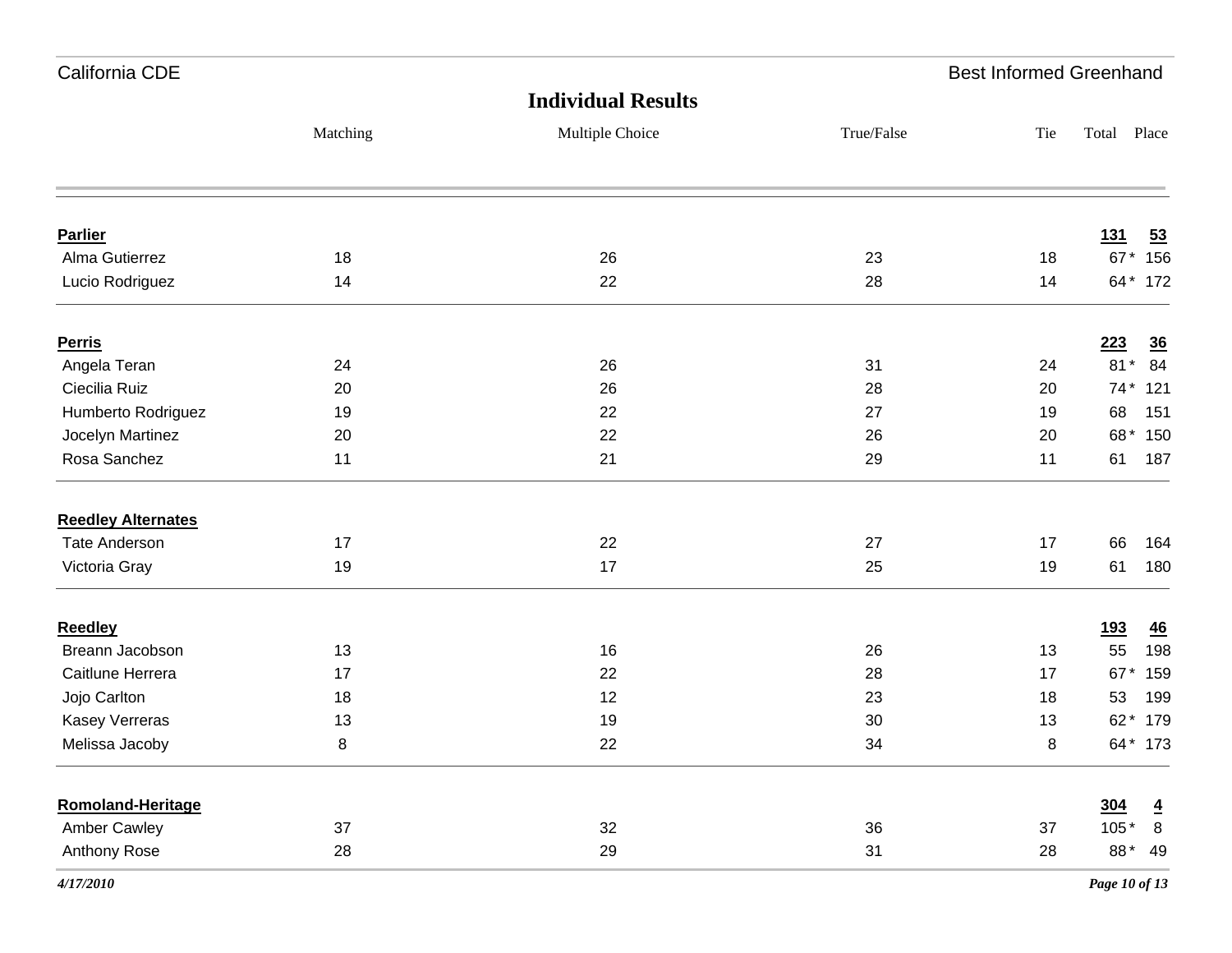| California CDE          |          |                           |            | <b>Best Informed Greenhand</b> |             |     |
|-------------------------|----------|---------------------------|------------|--------------------------------|-------------|-----|
|                         |          | <b>Individual Results</b> |            |                                |             |     |
|                         | Matching | Multiple Choice           | True/False | Tie                            | Total Place |     |
| Rainey Reedy            | 32       | 40                        | 39         | 32                             | $111* 6$    |     |
| <b>Santa Maria</b>      |          |                           |            |                                | <u>199</u>  | 45  |
| Alondra Tapia           | 13       | 20                        | 29         | 13                             | 62* 178     |     |
| <b>Concepcion Reyes</b> | 19       | 27                        | 28         | 19                             | 74 * 122    |     |
| Lorena Sandoval         | 17       | 18                        | 23         | 17                             | 58          | 193 |
| Yovanna Gomez           | 15       | 16                        | 32         | 15                             | 63* 175     |     |
| Selma                   |          |                           |            |                                | 233         | 28  |
| <b>Eduardo Murillo</b>  | 17       | 25                        | 31         | 17                             | 73* 130     |     |
| Julio Garcia            | 29       | 27                        | 30         | 29                             | 86* 57      |     |
| Justin Winter           | 22       | 29                        | 23         | 22                             | 74* 118     |     |
| <b>Templeton</b>        |          |                           |            |                                | 246         | 22  |
| Ali Einolander          | 15       | 21                        | 32         | 15                             | 68          | 152 |
| <b>Lindsey Wyatt</b>    | 20       | 24                        | 36         | 20                             | 80* 90      |     |
| Sierra Jones            | 19       | 21                        | 37         | 19                             | 77 * 104    |     |
| <b>Taylor Lindquist</b> | 26       | 32                        | 31         | 26                             | 89* 44      |     |
| <b>Tulare</b>           |          |                           |            |                                | 228         | 32  |
| Adrian Lopez            | 20       | 29                        | 33         | 20                             | 82* 81      |     |
| Alexandria Ferreira     | 19       | 24                        | 29         | 19                             | 72 * 136    |     |
| <b>Matthew Newton</b>   | 15       | 23                        | 23         | 15                             | 61          | 182 |
| Stephanie Griesbach     | 12       | 27                        | 27         | 12                             | 66          | 166 |
| Tylor Wilbourn          | 18       | 27                        | 29         | 18                             | 74* 124     |     |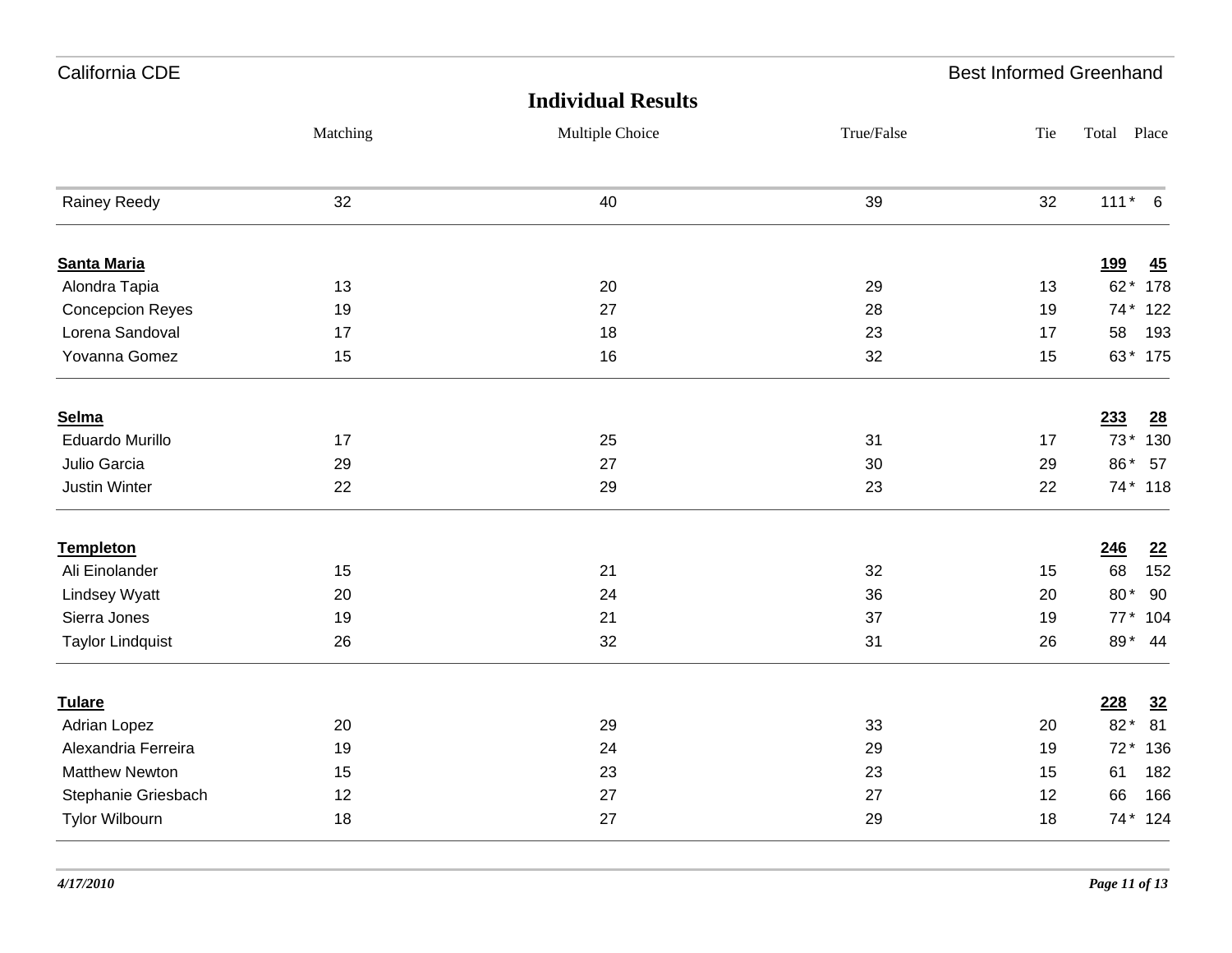| California CDE         |          |                           |            | <b>Best Informed Greenhand</b> |                         |
|------------------------|----------|---------------------------|------------|--------------------------------|-------------------------|
|                        |          | <b>Individual Results</b> |            |                                |                         |
|                        | Matching | Multiple Choice           | True/False | Tie                            | Total Place             |
| <b>Turlock</b>         |          |                           |            |                                | 33<br>228               |
| Estefania Murillo      | 23       | 30                        | 29         | 23                             | 79<br>82*               |
| Jesus Esparza          | 15       | 24                        | 28         | 15                             | 67* 160                 |
| Mark Lopes             | 18       | 31                        | 30         | 18                             | 79 * 97                 |
| Peter DiGrazia         | 12       | 23                        | 26         | 12                             | 186<br>61               |
| <b>Turlock-Pitman</b>  |          |                           |            |                                | 266<br>13               |
| Gina Lorenzi           | 30       | 38                        | 37         | 30                             | 10<br>$105*$            |
| Jorgan Hanson          | 23       | 30                        | 29         | 23                             | 82* 78                  |
| Natalee Atwood         | 21       | 27                        | 30         | 21                             | 78<br>99                |
| Victoria Mejia         | 20       | 34                        | 25         | 20                             | 79* 95                  |
| <b>Vista</b>           |          |                           |            |                                | 52<br><u>141</u>        |
| Madison Haussmann      | 18       | 30                        | 29         | 18                             | 77 * 105                |
| Reba Gallegos          | 15       | 23                        | 26         | 15                             | 64* 171                 |
| <b>Warner Springs</b>  |          |                           |            |                                | $\underline{24}$<br>240 |
| Dakota Anaya           | 25       | 35                        | 27         | 25                             | 87* 54                  |
| Katrina Finn           | 21       | 26                        | 27         | 21                             | 74 * 120                |
| <b>Theadora Parker</b> | 27       | 27                        | 25         | 27                             | 79 * 91                 |
| Vanessa Padilla        | 15       | 19                        | 28         | 15                             | 62<br>177               |
| <b>Wasco</b>           |          |                           |            |                                | 161<br>50               |
| <b>Adrian Fuentes</b>  | 15       | 27                        | 31         | 15                             | 73* 131                 |
| <b>Haley Seals</b>     | 21       | 36                        | 31         | 21                             | 88* 51                  |